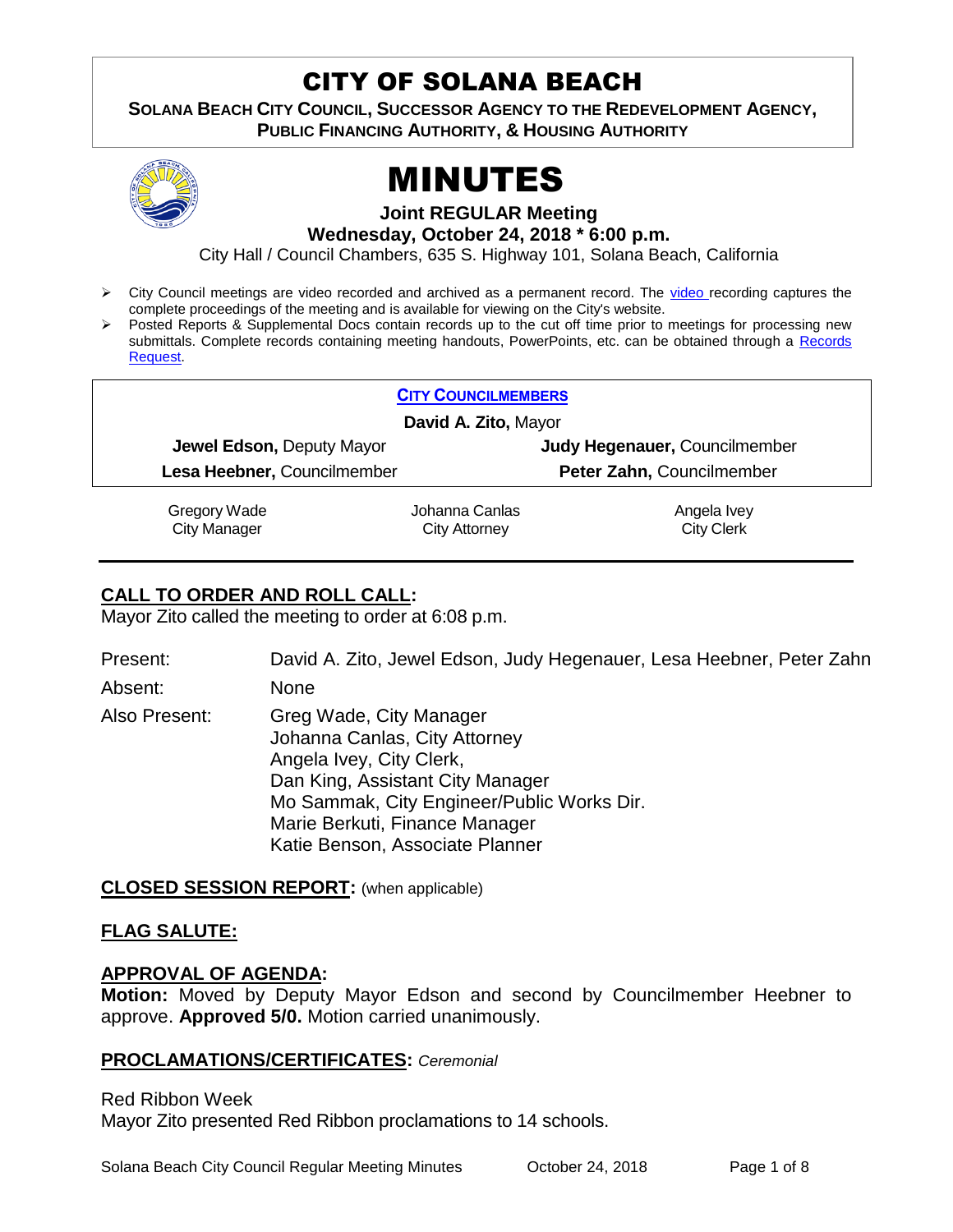#### **ORAL COMMUNICATIONS:**

This portion of the agenda provides an opportunity for members of the public to address the City Council on items relating to City business and not appearing on today's agenda by submitting a speaker slip (located on the back table) to the City Clerk. Comments relating to items on this evening's agenda are taken at the time the items are heard. Pursuant to the Brown Act, no action shall be taken by the City Council on public comment items. Council may refer items to the City Manager for placement on a future agenda. The maximum time allotted for each presentation is THREE MINUTES (SBMC 2.04.190). Please be aware of the timer light on the Council Dais.

Mayor Zito announced that former Councilmember Tom Campbell had passed away, he served 20 year on the City Council, involved in the community, operated a local business, and that the meeting would be adjourned in his honor.

Kristine Schindler spoke about Bike to School Day, Red Ribbon Schools, and crossing guards to help students to school.

Mary Yang spoke about concerns about plastics consumption and the need to put an item on an agenda to address this issue.

Deborah Sweet spoke about the Public Acts Commission Photo Contest.

Pat Tirona, Branch Manager of Solana Beach Library, and Andi McLeod spoke about their appreciation for the City's annual contribution and their upcoming Book Club even.

Gerri Retman spoke about former Councilmember Campbell and her experiences working with him, campaign memories, and his contributions to the community.

#### **COUNCIL COMMUNITY ANNOUNCEMENTS / COMMENTARY:**

*An opportunity for City Council to make brief announcements or report on their activities. These items are not agendized for official City business with no action or substantive discussion.* 

#### **A. CONSENT CALENDAR:** (Action Items) (A.1. - A.7.)

Items listed on the Consent Calendar are to be acted in a single action of the City Council unless pulled for discussion. Any member of the public may address the City Council on an item of concern by submitting to the City Clerk a speaker slip (located on the back table) before the Consent Calendar is addressed. Those items removed from the Consent Calendar by a member of the Council will be trailed to the end of the agenda, while Consent Calendar items removed by the public will be discussed immediately after approval of the Consent Calendar.

#### **A.1. Register Of Demands.** (File 0300-30)

Recommendation: That the City Council

1. Ratify the list of demands for September 22 – October 5, 2018.

Item A.1. Report (click here)

*Posted Reports & Supplemental Docs contain records up to the cut off time, prior to the start of the meeting, for processing new submittals. The final official record containing handouts, PowerPoints, etc. can be obtained through a Records Request to the City Clerk's Office.*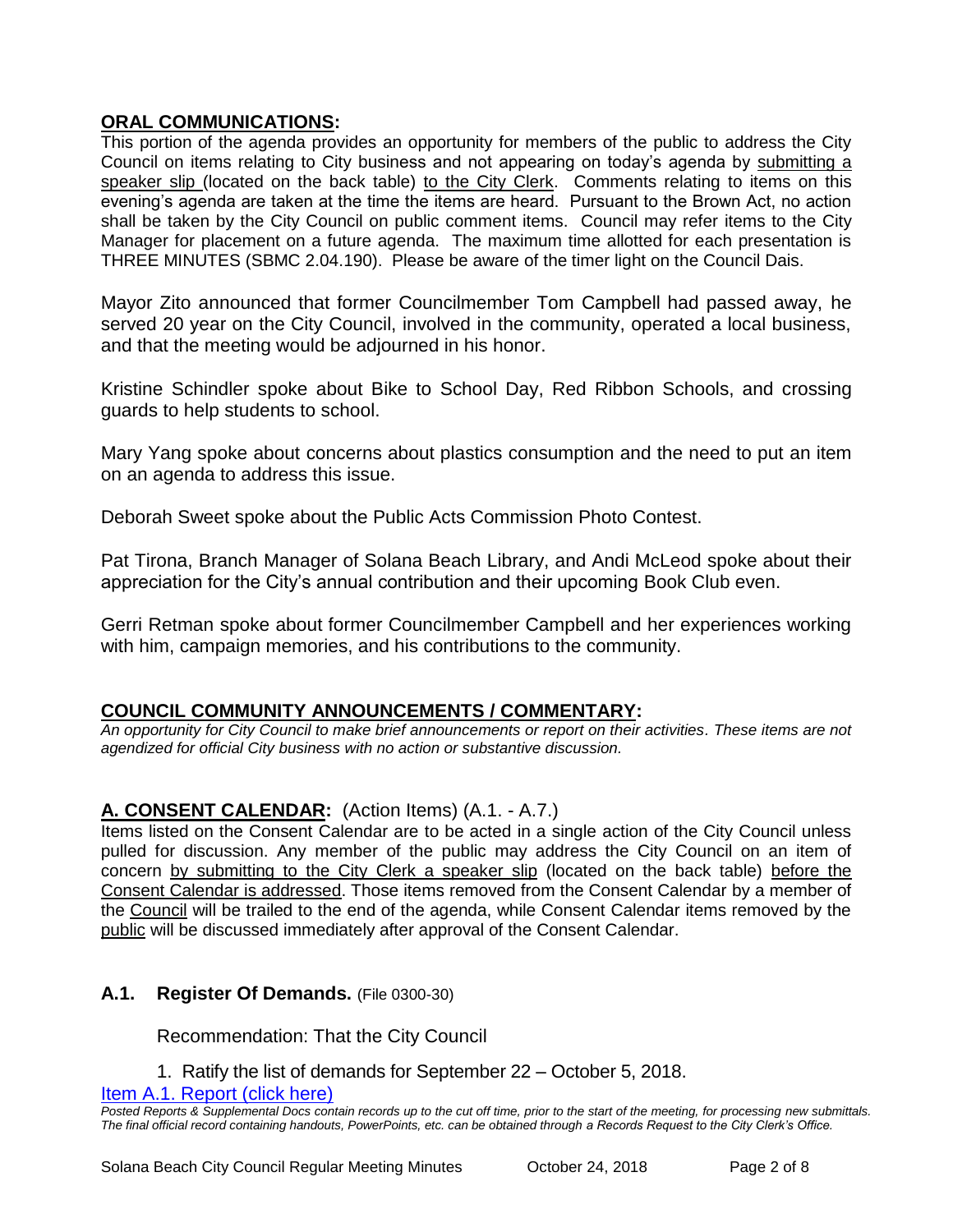**Motion:** Moved by Councilmember Heebner and second by Councilmember Zahn to approve. **Approved 5/0.** Motion carried unanimously.

# **A.2. General Fund Adopted Budget for Fiscal Year 2018-2019 Changes.** (File 0330-30)

Recommendation: That the City Council

1. Receive the report listing changes made to the Fiscal Year 2018/19 General Fund Adopted Budget.

#### [Item A.2. Report \(click here\)](https://solanabeach.govoffice3.com/vertical/Sites/%7B840804C2-F869-4904-9AE3-720581350CE7%7D/uploads/Item_A.2._Report_(click_here)_-_10-24-18.PDF)

*Posted Reports & Supplemental Docs contain records up to the cut off time, prior to the start of the meeting, for processing new submittals. The final official record containing handouts, PowerPoints, etc. can be obtained through a Records Request to the City Clerk's Office.* **Motion:** Moved by Councilmember Heebner and second by Councilmember Zahn to approve. **Approved 5/0.** Motion carried unanimously.

# **A.3. Americans with Disability Act (ADA) Pedestrian Ramps.** (File 0820-20)

Recommendation: That the City Council

- 1. Adopt **Resolution 2018-136**:
	- a. Awarding the construction contract to LC Paving & Sealing in the amount of \$45,300 for the ADA Pedestrian Ramps, Bid 2018-05.
	- b. Approving an amount of \$2,000 for construction contingency.
	- c. Authorizing the City Manager to execute the construction contract on behalf of the City.
	- d. Authorizing the City Manager to approve cumulative change orders up to the construction contingency amount.
	- e. Appropriating \$42,500 to the Federal Grants revenue account and to the ADA Pedestrian Ramps CIP project, both in the CDBG fund.
	- f. Appropriating \$4,800 to the ADA Pedestrian Ramps CIP project in the City CIP fund.
	- g. Authorizing the City Treasurer to amend the FY 2018/19 Adopted Budget accordingly.

#### [Item A.3. Report \(click here\)](https://solanabeach.govoffice3.com/vertical/Sites/%7B840804C2-F869-4904-9AE3-720581350CE7%7D/uploads/Item_A.3._Report_(click_here)_-_10-24-18.PDF)

*Posted Reports & Supplemental Docs contain records up to the cut off time, prior to the start of the meeting, for processing new submittals. The final official record containing handouts, PowerPoints, etc. can be obtained through a Records Request to the City Clerk's Office.* **Motion:** Moved by Councilmember Heebner and second by Councilmember Zahn to approve. **Approved 5/0.** Motion carried unanimously.

#### **A.4. City Manager's Employment Agreement** (File 0530-15)

Recommendation: That the City Council

1. Adopt **Resolution 2018-123** authorizing the Mayor to execute the Third Amendment to the Employment Agreement between the City of Solana Beach and Gregory Wade to reflect the four percent increase in base salary and the additional ten thousand dollars towards Deferred Compensation.

[Item A.4. Report \(click here\)](https://solanabeach.govoffice3.com/vertical/Sites/%7B840804C2-F869-4904-9AE3-720581350CE7%7D/uploads/Item_A.4._Report_(click_here)_-_10-24-18.PDF) 

*Posted Reports & Supplemental Docs contain records up to the cut off time, prior to the start of the meeting, for processing new submittals. The final official record containing handouts, PowerPoints, etc. can be obtained through a Records Request to the City Clerk's Office.*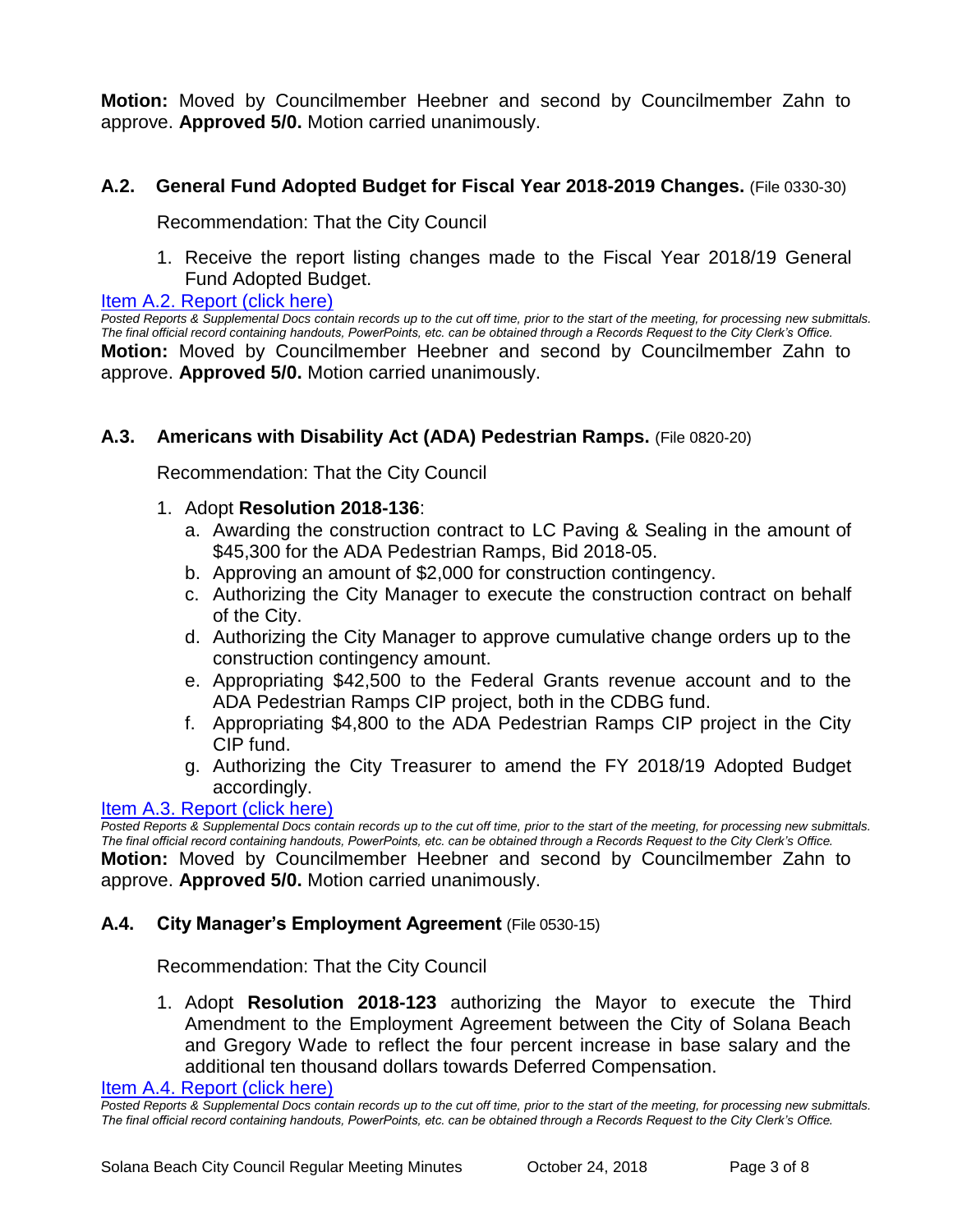**Motion:** Moved by Councilmember Heebner and second by Councilmember Zahn to approve. **Approved 5/0.** Motion carried unanimously.

# **A.5. Conflict of Interest Code Update.** (File 0440-00)

Recommendation: That the City Council

1. Adopt **Resolution 2018-139** adopting an amended Solana Beach Conflict of Interest Code.

[Item A.5. Report \(click here\)](https://solanabeach.govoffice3.com/vertical/Sites/%7B840804C2-F869-4904-9AE3-720581350CE7%7D/uploads/Item_A.5._Report_(click_here)_-_10-24-18.PDF) 

*Posted Reports & Supplemental Docs contain records up to the cut off time, prior to the start of the meeting, for processing new submittals. The final official record containing handouts, PowerPoints, etc. can be obtained through a Records Request to the City Clerk's Office.* **Motion:** Moved by Councilmember Heebner and second by Councilmember Zahn to approve. **Approved 5/0.** Motion carried unanimously.

#### **A.6. Information Technology Services.** (File 0190-60)

Recommendation: That the City Council

1. Adopt **Resolution 2018-120** authorizing the City Manager to sign an I.T. Professional Services Agreement with the City of Del Mar with an option to extend the agreement for up to four (4) additional one year periods based on satisfactory past performance.

#### Item A.6. Report (click here)

*Posted Reports & Supplemental Docs contain records up to the cut off time, prior to the start of the meeting, for processing new submittals. The final official record containing handouts, PowerPoints, etc. can be obtained through a Records Request to the City Clerk's Office.* **Motion:** Moved by Councilmember Heebner and second by Councilmember Zahn to approve. **Approved 5/0.** Motion carried unanimously.

#### **A.7. Sewer System Inflow Study.** (File 1040-44)

Recommendation: That the City Council

1. Adopt **Resolution 2018-135** authorizing the City Manager to execute an amendment to the Professional Services Agreement with Infrastructure Engineering Corporation (IEC), in the amount of \$30,986, to conduct sewer system flow monitoring.

[Item A.7. Report \(click here\)](https://solanabeach.govoffice3.com/vertical/Sites/%7B840804C2-F869-4904-9AE3-720581350CE7%7D/uploads/Item_A.7._Report_(click_here)_-_10-24-18.PDF) 

*Posted Reports & Supplemental Docs contain records up to the cut off time, prior to the start of the meeting, for processing new submittals. The final official record containing handouts, PowerPoints, etc. can be obtained through a Records Request to the City Clerk's Office.* **Motion:** Moved by Councilmember Heebner and second by Councilmember Zahn to approve. **Approved 5/0.** Motion carried unanimously.

#### **B. PUBLIC HEARINGS:** (B.1.)

This portion of the agenda provides citizens an opportunity to express their views on a specific issue as required by law after proper noticing by submitting a speaker slip (located on the back table) to the City Clerk. After considering all of the evidence, including written materials and oral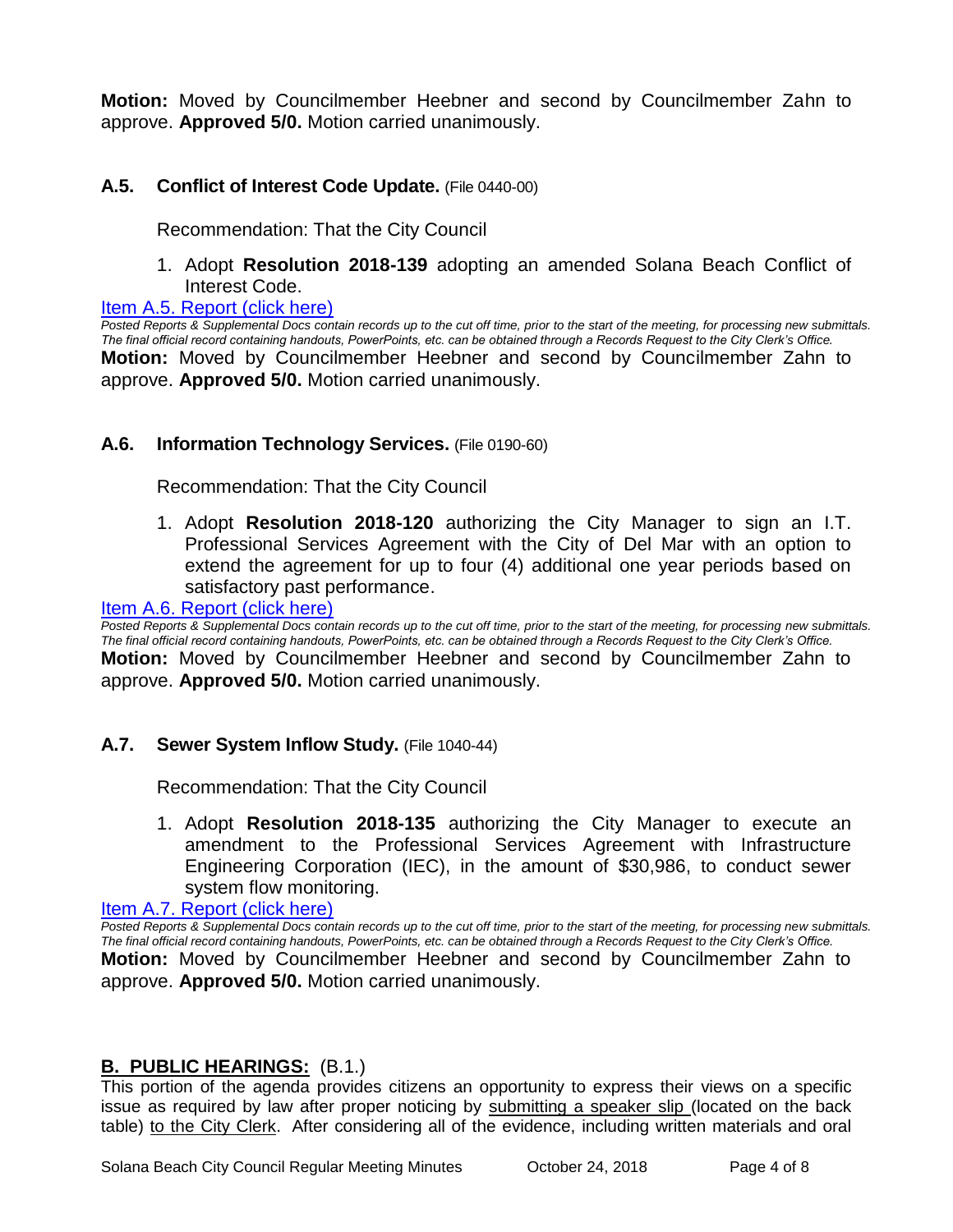testimony, the City Council must make a decision supported by findings and the findings must be supported by substantial evidence in the record. An applicant or designee(s) for a private development/business project, for which the public hearing is being held, is allotted a total of fifteen minutes to speak, as per SBMC 2.04.210. A portion of the fifteen minutes may be saved to respond to those who speak in opposition. All other speakers have three minutes each. Please be aware of the timer light on the Council Dais.

#### **B.1. Public Hearing: Mixed Use Development Northwest Corner of Highway 101 and Dahlia Drive, Applicant: Zephyr Partners, Case 17-14-08.** (File 0610-60)

The proposed Comprehensive Sign Permit (CSP) meets the minimum objective requirements under the SBMC and may be found consistent with the Highway 101 Specific Plan and General Plan. Therefore, Staff recommends that the City Council:

- 1. Conduct the continued Public Hearing from October 10, 2018: Receive public testimony, Close the public hearing.
- 2. If the City Council makes the requisite findings and approves the project, adopt **Resolution 2018-138** conditionally approving a CSP for the Solana 101 project, a Mixed Use Development, Solana Beach.

[Item B.1. Report \(click here\)](https://solanabeach.govoffice3.com/vertical/Sites/%7B840804C2-F869-4904-9AE3-720581350CE7%7D/uploads/Item_B.1._Report_(click_here)_-_10-24-18.PDF) 

*Posted Reports & Supplemental Docs contain records up to the cut off time, prior to the start of the meeting, for processing new submittals. The final official record containing handouts, PowerPoints, etc. can be obtained through a Records Request to the City Clerk's Office.*

This item was continued from October 10, 2018.

Greg Wade, City Manager, introduced the item.

Joe Lim, Community Development Dir., presented a PowerPoint (on file).

The Applicant waived their opportunity to make a presentation and said they were available for questions.

Council, Staff, and Applicant representative discussed the signage locations, flashing or spinning signs, timers to turn off illuminated signage at 9:00 p.m., building number corrections on the plans, and maximum height and widths of horizontal and vertical signs.

Deputy Mayor Edson presented some pictures of signage around the City to review for sizes, view blockage, and lighting.

Mayor Zito recessed the meeting at 7:56 p.m. for a break and reconvened at 8:04 p.m.

Ryan Herrell spoke about the awning signage plan, being sensitive to neighbors' impacts, using soft glow and not projecting light, lighting to announce entry to where the businesses were located, intention to attract the right tenants, light lighting was nice at twilight hours serving certain business hours.

Mayor Zito recited the modifications discussed including returning to Council on Consent for various signage mentioned, modify the Resolution item 5. changing 'any' to 'all', utilize illumination method 2 for Sierra signage and require timers to shut off at 9:00 p.m., painted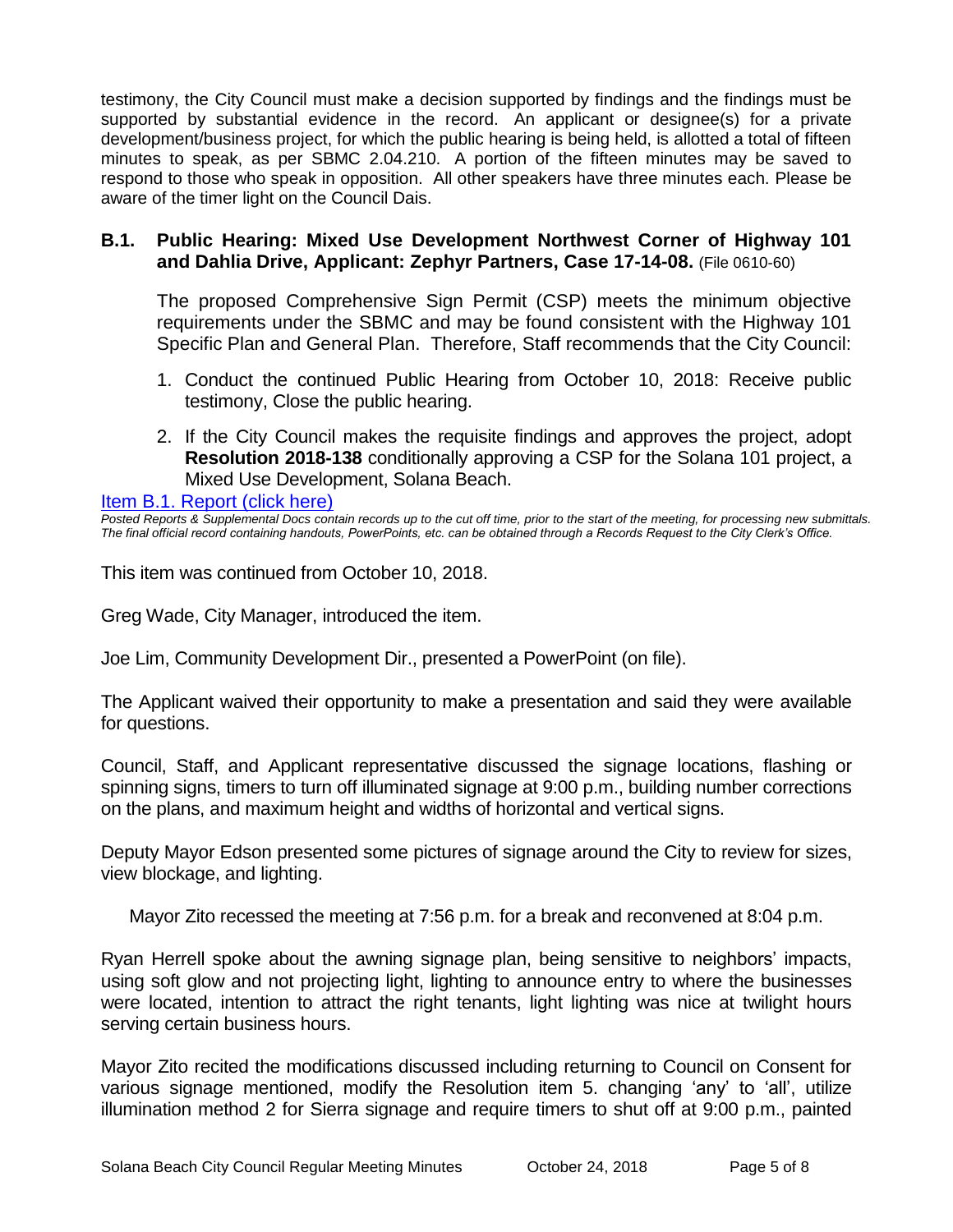signs would be subject to approval by Council on the Consent calendar, prohibiting flashing and spinning signs, temporary signs would be limited to 30 days, changing all references of 'possible sign locations' to 'allowed sign locations', signs on awnings on S. Sierra could not be lit, if those signs were moved to monument signs they would be considered wall signs and meet the lit conditions of illuminated signs, correcting the building numbers on the plans for the north frontage buildings on the plans, move sign 2.a. to the north east corner, sign 18.e on the north west corner would follow lighting requirements of the N. Sierra signs, the 1.a. main sign for the project on Highway 101 would be a maximum height of 8 ft. and if it was vertically oriented it would be a 4 ft. maximum width or 5  $\frac{1}{2}$  ft. maximum width if it is horizontal.

**Motion:** Moved by Councilmember Heebner and second by Councilmember Hegenauer to close the public hearing. **Approved 5/0.** Motion carried unanimously.

**Motion:** Moved by Councilmember Heebner and second by Deputy Mayor Edson to approve with modifications cited by Mayor Zito. **Approved 5/0.** Motion carried unanimously.

# **C. STAFF REPORTS**: (C.1. - C.3.)

*Submit speaker slips to the City Clerk.*

#### **C.1. Marine Safety Center Improvement Project Preliminary Design** (File 0730-30)

Recommendation: That the City Council

- 1. Adopt **Resolution 2018-126**:
	- a. Authorizing the City Manager to enter into a Professional Services Agreement with doumusstudio architecture for the preparation of preliminary design plans and application package for discretionary permits processing of the Marine Safety Center Improvement Project.
	- b. Authorizing an appropriation of \$13,000 from the Transit Occupancy Tax (TOT) Reserves into the Marine Safety Center Improvement Project in the Capital Improvement Program.
	- c. Authorizing the City Treasurer to amend the FY 2018/19 Adopted Budget accordingly.

#### [Item C.1. Report \(click here\)](https://solanabeach.govoffice3.com/vertical/Sites/%7B840804C2-F869-4904-9AE3-720581350CE7%7D/uploads/Item_C.1._Report_(click_here)_-_10-24-18.PDF)

*Posted Reports & Supplemental Docs contain records up to the cut off time, prior to the start of the meeting, for processing new submittals. The final official record containing handouts, PowerPoints, etc. can be obtained through a Records Request to the City Clerk's Office.*

Greg Wade, City Manager, introduced the item.

Mo Sammak, Public Works/Engineering Dir., presented a PowerPoint (on file).

Council and Staff discussed the square footage, which includes a first aid room, separate restrooms and change areas, observation deck, parking, dispatch center, garage, Jr. Lifeguard program area, kitchen, janitorial closet, I.T. area, and other required modifications. Discussion continued regarding parking preservation, small space planning, the importance of the improvement needs of the current center, picking materials that could weather the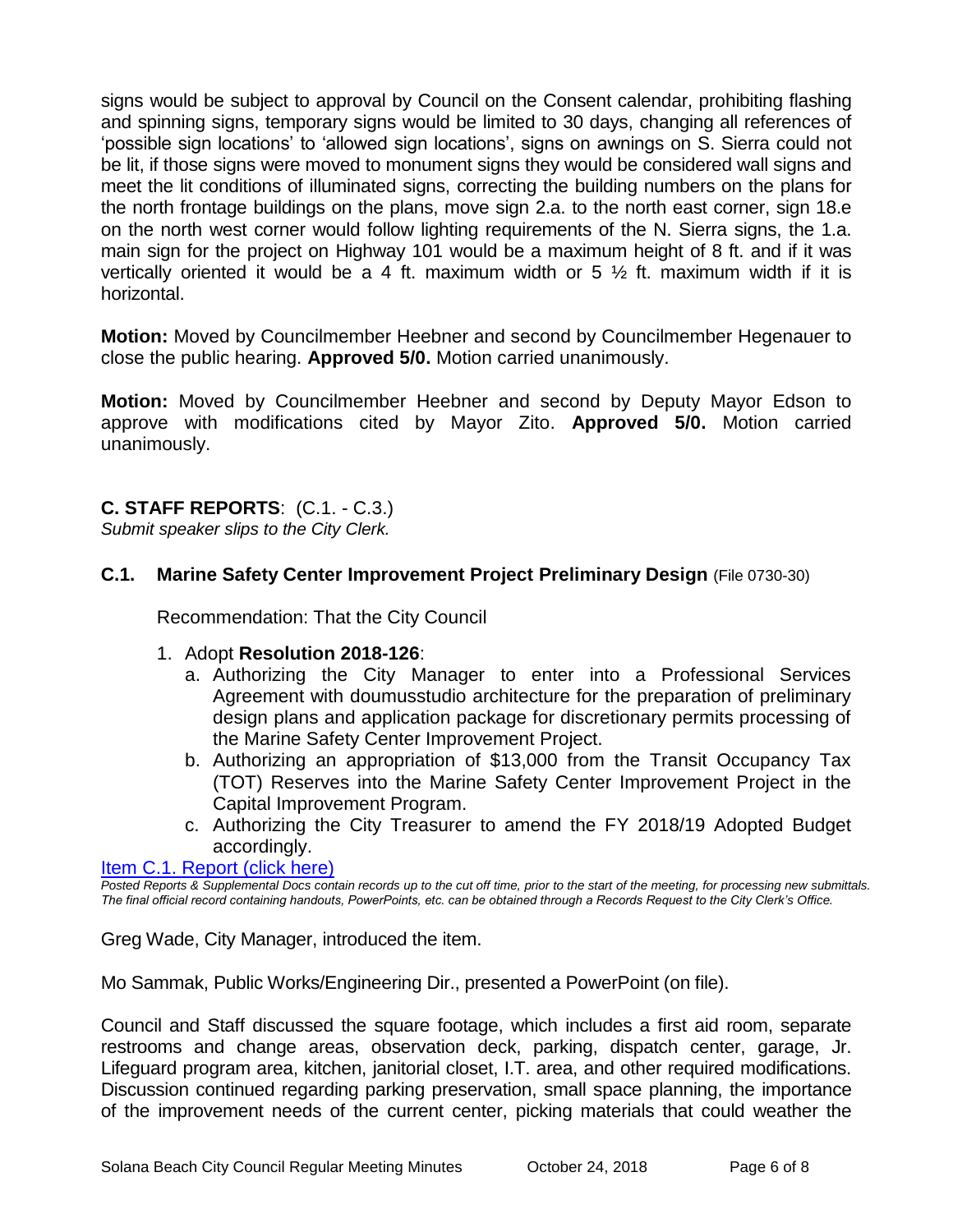elements of the beach proximity, foundation design needs, tucking the building into the hillside, and reviewing the potential to provide direct access from the center to the beach.

**Motion:** Moved by Deputy Mayor Edson and second by Councilmember Heebner to approve. **Approved 5/0.** Motion carried unanimously.

# **C.2. Introduce (1st Reading) Ordinance 489 – Mayoral Duties.** (File 0410-90)

Recommendation: That the City Council

1. Consider the introduction (1st reading) of **Ordinance 489** adding Section 2.04.015 to the Solana Beach Municipal Code which would codify Mayoral duties as set out in state law.

[Item C.2. Report \(click here\)](https://solanabeach.govoffice3.com/vertical/Sites/%7B840804C2-F869-4904-9AE3-720581350CE7%7D/uploads/Item_C.2._Report_(click_here)_-_10-24-18.PDF) 

*Posted Reports & Supplemental Docs contain records up to the cut off time, prior to the start of the meeting, for processing new submittals. The final official record containing handouts, PowerPoints, etc. can be obtained through a Records Request to the City Clerk's Office.*

Johanna Canlas, City Attorney, introduced the item.

Council and Staff discussed eliminating d. give authority to the Mayor to make nominations, that the duties were required by the California Government Code, the City had an existing resolution that provides a policy for individual Councilmember's nominations that would not go away, and that each nomination would still be subject to the majority vote of the City Council.

**Motion:** Moved by Councilmember Heebner and second by Councilmember Zahn to approve. **Approved 5/0.** Motion carried unanimously.

#### **C.3. My Community Application Update.** (File 0190-60)

Recommendation: That the City Council

1. Receive this Staff Report, review the My Community App presentation, and provide any feedback regarding the My Community App to Staff as necessary.

[Item C.3. Report \(click here\)](https://solanabeach.govoffice3.com/vertical/Sites/%7B840804C2-F869-4904-9AE3-720581350CE7%7D/uploads/Item_C.3._Report_(click_here)_-_10-24-18.PDF) 

*Posted Reports & Supplemental Docs contain records up to the cut off time, prior to the start of the meeting, for processing new submittals. The final official record containing handouts, PowerPoints, etc. can be obtained through a Records Request to the City Clerk's Office.*

Joe Lim, Community Development Director, presented a PowerPoint (on file) reviewing the application.

#### **COMPENSATION & REIMBURSEMENT DISCLOSURE:** None

GC: Article 2.3. Compensation: 53232.3. (a) Reimbursable expenses shall include, but not be limited to, meals, lodging, and travel. 53232.3 (d) Members of a legislative body shall provide brief reports on meetings attended at the expense of the local agency at the next regular meeting of the legislative body.

#### **COUNCIL COMMITTEE REPORTS:** [Council Committees](https://www.ci.solana-beach.ca.us/index.asp?SEC=584E1192-3850-46EA-B977-088AC3E81E0D&Type=B_BASIC)